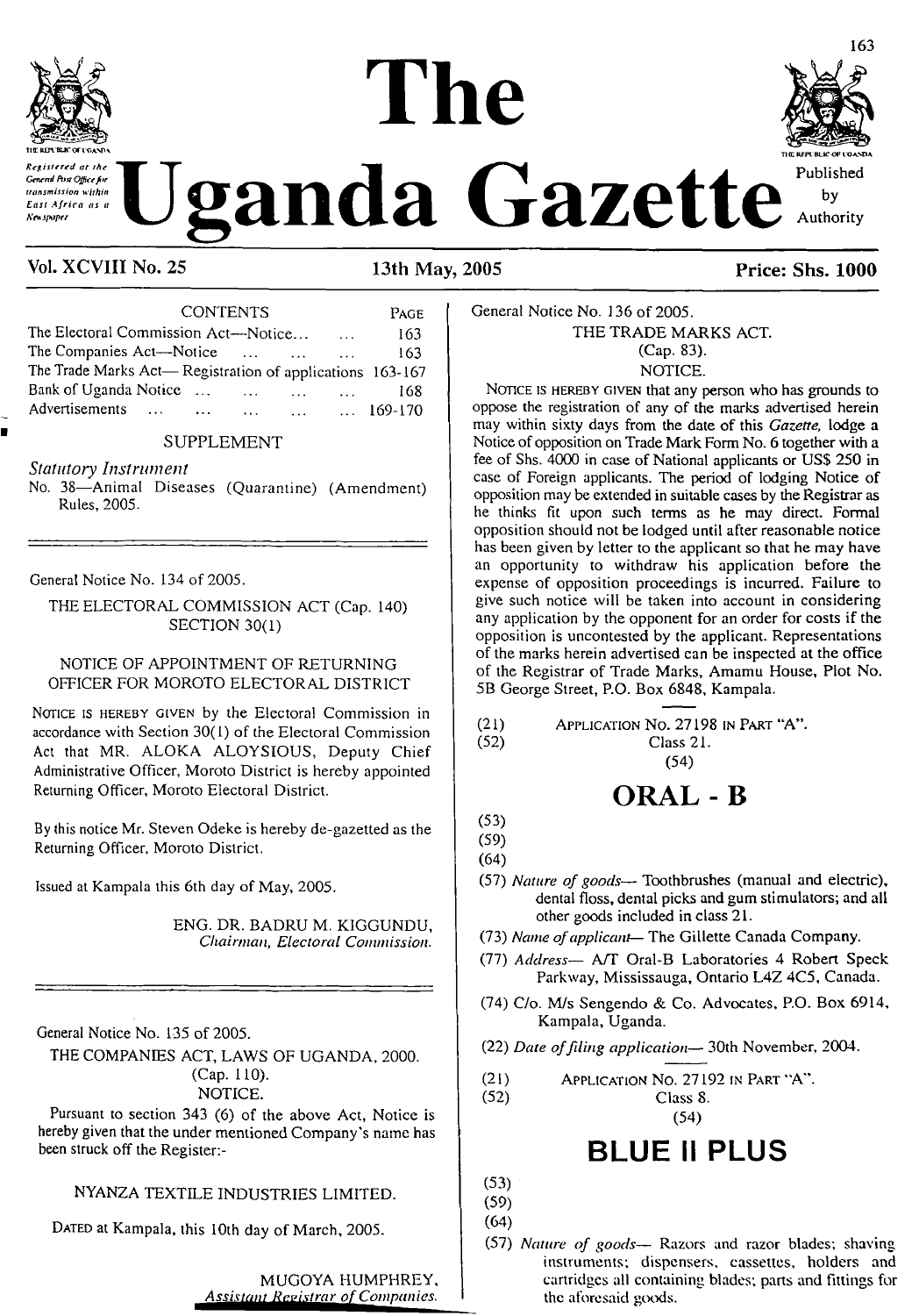General Notice No. 133 of 2005.

### ELECTRICITY REGULATORY AUTHORITY

Plot 15 Shimoni Road, Nakasero P.O. Box 10332, Kampala Tel: 341852/646, Fax 341624, Email: [era@africaonline.co.ug](mailto:era@africaonline.co.ug)



### OUR MISSION: "PROMOTING OUALITY AND SUSTAINABLE ELECTRICITY SUPPLY AT EQUITABLE PRICES"

### NOTICE OF INTENDED APPLICATION OF A LICENSE FOR GENERATION AND SALE OF **ELECTRICITY**

The Electricity Regulatory Authority has under section 29 of the Electricity Act 1999, received a notification for intended application for a license from Adjumani Rural Electrification Company Limited for the generation and sale of electricity.

Adjumani Rural Electrification Company Limited intends to set up a Hydro Power Generation Plant on River Esia of 1MW.

Anticipated scope for Adjumani Rural Electrification Company Limited also includes setting up an independent mini-grid covering the Districts of Adjumani, Moyo and parts of Gulu.

Interested persons are invited to obtain the details of the intended Project from the following addresses below:

The Electricity Regulatory Authority Plot <sup>15</sup> Shimoni Road, Nakasero Tel: 041 341 852 Fax: 341624 E-mail- [era@africaonline.co.ug](mailto:era@africaonline.co.ug) P.O. Box 10332 KAMPALA

The LCV Chairman's Office Adjumani District ADJUMANI

The LCV Chairman's Office Moyo District MOYO

The LCV Chairman's Office Gulu District GULU

Under Section 30 of the Electricity Act 1999 the Electricity Regulatory Authority hereby invites parties directly affected by the project or other intending developers to forward written comments and submissions to the Electricity Regulatory Authority within 30 days. Interested parties must notify the ERA about their objections or interest in writing by 5.00pm on 4th June 2005.

MANAGEMENT ELECTRICITY REGULATORY AUTHORITY

### 4th May 2005.

# **ADVERTISEMENTS**

THE REGISTRATION OF TITLES ACT. (Cap. 230). NOTICE.

ISSUE OF SPECIAL CERTIFICATE OF TITLE.

*Leasehold Register*—Volume 411 Folio 14, Plot No. <sup>54</sup> Sixth Street Industrial Area, Kampala. Mengo.

NOTICE IS HEREBY GIVEN that after the expiration of one month from the publication hereof, I intend to issue in the names of Securicor (Uganda) Limited of P.O. Box 3540. Kampala, a special Certificate of Title under the above Volume and Folio, the Certificate of Title which was originally issued having been lost.

Kampala, VERONICA NAMUTEBI,<br>2nd May, 2005. *for Commissioner Land Registration* 2nd May, 2005. *for Commissioner Land Registration.*

THE REGISTRATION OF TITLES ACT.

(Cap. 230).

NOTICE. ISSUE OF SPECIAL CERTIFICATE OF TITLE.

*Leasehold Register—*Volume 1387 Folio 23, Plot No. <sup>3</sup> Mizindalo Road at Bugolobi.

NOTICE IS HEREBY GIVEN that after the expiration of one month from the publication hereof, I intend to issue in the names of Nice House of Plastics of P.O. Box 5961, Kampala, a special Certificate of Title under the above Volume and Folio, the Certificate of Title which was originally issued having been lost.

Kampala, SARAH KUSIIMA, SARAH KUSIIMA, 28th February, 2005. for Commissioner Land Registration. 28th February, 2005. *for Commissioner Land Registration.*

> THE REGISTRATION OF TITLES ACT. (Cap. 230). NOTICE.

ISSUE OF SPECIAL CERTIFICATE OF TITLE.

Kyadondo Block 182 Plot 9 Approx. 29.60 Acres at Bulindo.

NOTICE IS HEREBY GIVEN that after the expiration of one month from the publication hereof, I intend to issue in the names of Eseza Kironde, Jack Kironde & Rev. K. Kibuuka (administrators of the estate of the late E. Kironde, Cause No. 49 of 1987), a special Certificate of Title under the above Block and Plot, the Certificate of Title which was originally issued having been lost.

Kampala, KAAHWA EDWARD TIBESIGWA, 2nd May, 2005. *for Commissioner Land Registration.*

### THE REGISTRATION OF TITLES ACT. (Cap. 230). NOTICE.

### ISSUE OF SPECIAL CERTIFICATE OF TITLE.

Kyadondo Block 189 Plots 64 and 63 at Seeta.

NOTICE IS HEREBY GIVEN that after the expiration of one month from the publication hereof, I intend to issue in the names of Moses Ganya, P.O. Box 14036, a special Certificate of Title under the above Block and Plot, the Certificate of Title which was originally issued having been lost

Kampala, KAAHWA EDWARD TIBESIGWA, 21st April, 2005. *for Commissioner Land Registration.*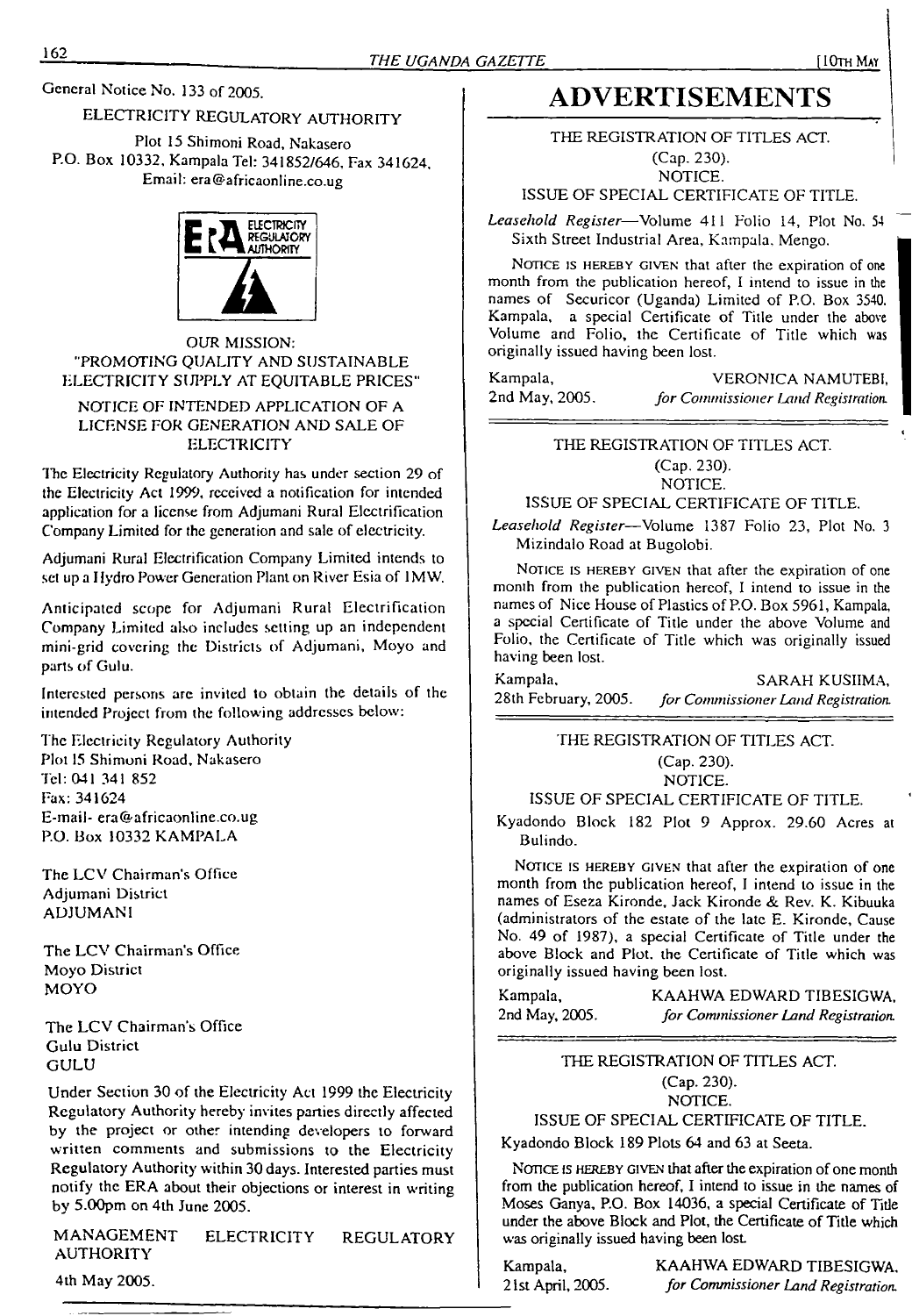- (73) *Name ofapplicant*—The Gillette Company.
- (77) *Address—* Prudential Tower Building 39th Floor, Boston, Massachusetts 02199, United States of America.
- (74) C/o. M/s Sengendo & Co. Advocates, P.O. Box 6914, Kampala, Uganda.
- (22) *Date offiling application—* 30th November, 2004.
- (21) Application No. 27194 in Part "A".<br>(52) Class 8.

# **MACH3 TURBO**

Class 8. (54)

- (53)
- (59)
- (64)
- (57) *Nature of goods—* Razors and razor blades; shaving instruments; dispensers, cassettes, holders and cartridges all containing blades; parts and fittings for the aforesaid goods.
- (73) *Name ofapplicant—* The Gillette Company.
- (77) *Address—* Prudential Tower Building 39th Floor, Boston, Massachusetts 02199, United States of America.
- (74) C/o. M/s Sengendo & Co. Advocates, P.O. Box 6914, Kampala. Uganda.
- (22) *Date offiling application—* 30th November, 2004.
- (21) Application No. 27195 in Part "A".
- 

Class 8. (54)

# **SILVER BLUE**

- (53)
- (59)
- (64)
- (57) *Nature of goods—* Razors and razor blades; shaving instruments; dispensers, cassettes, holders and cartridges all containing blades; parts and fittings for the aforesaid goods.
- (73) *Name ofapplicant—* The Gillette Company.
- (77) *Address—* Prudential Tower Building 39th Floor, Boston, Massachusetts 02199, United States of America.
- (74) C/o. M/s Sengendo & Co. Advocates, P.O. Box 6914, Kampala, Uganda.
- (22) *Date offiling application—* 30th November, 2004.
- (21) Application No. 27191 in Part "A".

| (52) | Class 8. |
|------|----------|
|      | (54)     |

- **BLUE II**
- 
- (59)
- (64)
- (57) *Nature of goods—* Razors and razor blades; shaving instruments; dispensers, cassettes, holders and cartridges all containing blades; parts and fittings for the aforesaid goods.
- (73) *Name ofapplicant* The Gillette Company.
- (77) *Address—* Prudential Tower Building 39th Floor, Boston. Massachusetts 02199. United States of America.
- (74) C/o. M/s Sengendo & Co. Advocates, P.O. Box 6914, Kampala, Uganda.
- (22) *Date offiling application—* 30th November, 2004.

(21) Application No. 27223 in Part "A", |  $(52)$  Class 5.

(54)

- **(53) AMAZE**
- (59) (64)
- (57) *Nature of goods—* Nutritional food supplements for \_\_ medical use; dietetic food products for medical use 2 for use in body maintenance and weight control; food for babies.
- (73) *Name of applicant* Unilever Plc.
- (77) *Address* Port Sunlight, Wirral, Merseyside, United Kingdom.
- (74) C/o. M/s Sengendo & Co. Advocates, P.O. Box 6914. Kampala, Uganda.
- (22) *Date offiling application* 8th December, 2004.
- (21) Application No. 27224 in Part "A".<br>(52) Class 29.
	- Class 29.

### (54) **(53) AMAZE**

$$
\mathbf{A}^{\mathbf{A}}
$$

- 
- (57) *Nature of goods—* Meat, fish, poultry and game; meat extracts; preserved, dried and cooked fruits and vegetables; jellies, jams, fruit sauces; eggs, milk and milk products; edible oils and fats; prepared food products, not included in other classes; soups; snacks, not included in other classes.
- (73) *Name ofapplicant* Unilever Pic.
- (77) *Address—* Port Sunlight, Wirral, Merseyside, United Kingdom.
- (74) C/o. M/s Sengendo & Co. Advocates, P.O. Box 6914, Kampala, Uganda.
- (22) *Date offiling application—* 8th December, 2004.
- (21) Application No. 27225 in Part "A".

(52) Class 30.

- (54)
- **(53) AMAZE**
- (59)
- (64)
- (57) *Nature ofgoods—* Coffee, tea, cocoa, sugar, rice, tapioca, sago, artificial coffee; flour and preparations made from cereals, bread, pastry and confectionery, ices, honey, treacle; yeast, baking-powder; salt, mustard; vinegar, sauces, seasonings, spices; ice; prepared food products, not included in other classes; snacks, not included in other classes, including crunch bars.
- (73) *Name ofapplicant* Unilever Pic.
- (77) *Address—* Port Sunlight, Wirral, Merseyside, United Kingdom.
- (74) C/o. M/s Sengendo &. Co. Advocates, P.O. Box 6914. Kampala, Uganda.
- <sup>i</sup> (22) *Date offiling application—* 8th December, 2004.
- (21) Application No. 27226 in Part "A".

(52) Class 32. (54)

- **AMAZE**
- $(53)$  $(59)$
- 
- (59) (64)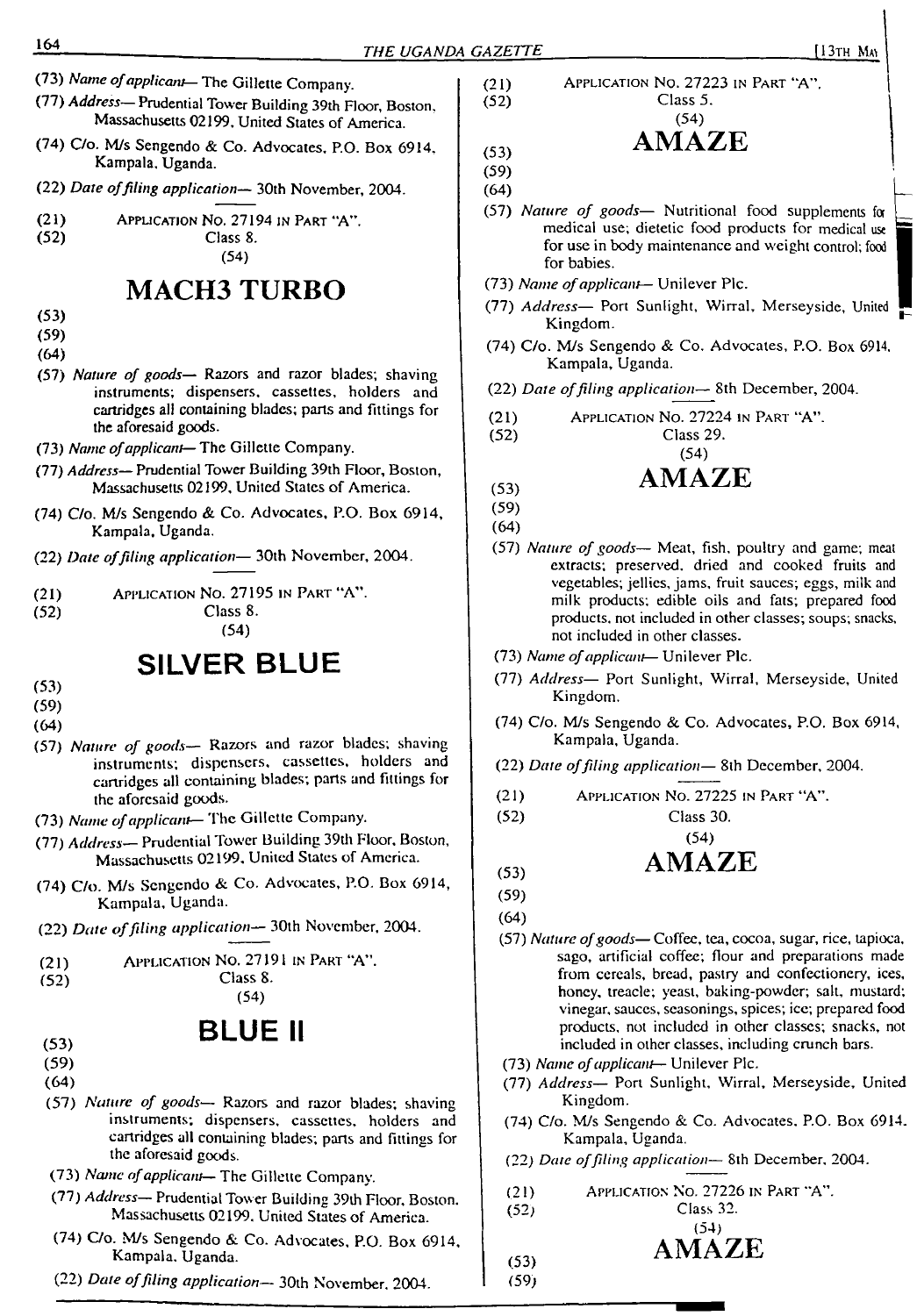En Mal

- $\mathbf{M}$
- *i*<sup>77</sup>) *Nature of goods* Mineral and aerated waters and other non alcoholic drinks; drinks based on cereals; preparations for making beverage.
- *•'» Nime ofapplicant—* Unilever Pic.
- *'' Address—* Port Sunlight, Wirral, Merseyside, United Kingdom.
- 4\* C/o. M/s Sengendo & Co. Advocates, P.O. Box 6914, Kampala, Uganda.
- *Dare offiling application—* 8th December, 2004.
- <sup>21</sup> Application No. 25446 in Part "A".<br> $\frac{52}{2}$

Class 6. (54)

# **55) MASONITE**

- •59)
- :4)
- *>) Nature of goods—* Metal doors, metal door frames prehung metal doors, door facings made of metal, blinds made of metal for doors and door lites, and prefinished metal doors.
- (3) *Name ofapplicant—* Masonite International Corporation.
- (77) *Address—* 1600 Britannia Road East, Mississauga, Ontario L4W 1J2, Canada.
- (14) C/o. M/s Sengendo & Co. Advocates, P.O. Box 6914, Kampala, Uganda.
- *(22) Date offiling application—* 3rd January, 2003
- •21) <sup>A</sup>pplication No. 25447 in Part "A".

•52) Class 19.

### (54)

# i53) **MASONITE**

- 551
- *<sup>C</sup>A) Association—* To be associated with T.M. Nos. 1504, 1505,3119 and 5356.
- <57j *Nature of goods—* Expansion joint filling, doors not made of metal, door facings not made of metal, prehung doors not made of metal, wainscot, decorative moldings, softboard, hardboard, interior trim, exterior trim, siding not made of metal, door frames not made of metal, prefinished doors not made of metal, fiberboard, tack board, flame retardant panels, roofing underlayment, millwork, paneling, door cores, ceiling tiles, door lites, transom lites, pallets, cabinets, side lites, glass panes, glass panels, blinds not made of metal for doors and door lites, and glass blocks.

*'2flame ofapplicant—* Masonite International Corporation.

- ""b *Address—* 1600 Britannia Road East, Mississauga, Ontario L4W 1J2, Canada.
- '4; C/o. M/s Sengendo & Co. Advocates, P.O. Box 6914, Kampala, Uganda.
- *Date offiling application—* 3rd January, 2003.



### **M H Z**

*"^Disclaimer—*Registration of this Trade mark shall give  $\infty$  nght to the exclusive use of the letters M, H, Z except as represented.

- (59)
- (64)
- (57) *Nature ofgoods—* Perfume, toilet water, gels, salts for the bath and the shower not for medical purpose; toilet soaps, body deodorants; cosmetics including creams, milks, lotions, gels and powders for the face, the body and the hands, sun care preparations (cosmetic products); make-up preparations; shampoos, gels, sprays, mousses and balms for the hair styling and hair care; hair lacquers; hair colouring and hair decolourant preparations; permanent waving and curling preparations; essential oils for personal use.
- (73) *Name ofapplicant—* L'Oreal.
- (77) *Address—* 14 Rue Royale, 75008, Paris, France.
- (74)
- (22) *Date offiling application—* 7th October, 2003.
- (21) Application No. 27197 in Part "A". Class 30. (54)



(53)

- (59)
- (64)
- (57) *Nature ofgoods—* Coffee, tea, cocoa, sugar, rice, tapioca, sago, artificial coffee; flour and preparations made from cereals, bread, dough for bread, pastry and confectionery, edible ices; honey, treacle; yeast, baking powder; bread improvers (ingredients and additives for preparing and improving bakery products); salt, mustard; vinegar, sauces (except salad dressings); spices; cooling ice, malt extracts for food.
- (73) *Name ofapplicant—* Lesaffre et Compagnie.
- (77) *Address—* 41 rue Etienne Marcel, 75001, Paris, France.
- (74) C/o. M/s Sengendo & Co. Advocates, P.O. Box 6914, Kampala, Uganda.
- (22) *Date offiling application—* 30th November, 2004.
- (21) Application No. 27017 in Part "A".<br>(52) Class 30.

Class 30. (54)

# **MAYNARDS**

(53)

(59) (64)

- (57) *Nature ofgoods—* Sweets, chocolates, candy, sweetmeat, toffees, liquorice, chewing gum, gum sweets, sugar sticks; biscuits; cakes; pastries; confectionery; all included in class 30.
- (73) *Name of applicant* Tiger Food Brands Intellectual Property Holding Company (Pty) Limited.
- (77) *Address—* 3010 William Nicol Drive, Bryanston, 2021, South Africa.
- (74) C/o. M/s Sengendo & Co. Advocates, P.O. Box 6914, Kampala, Uganda.
- (22) *Date offiling application—* 15th October, 2004.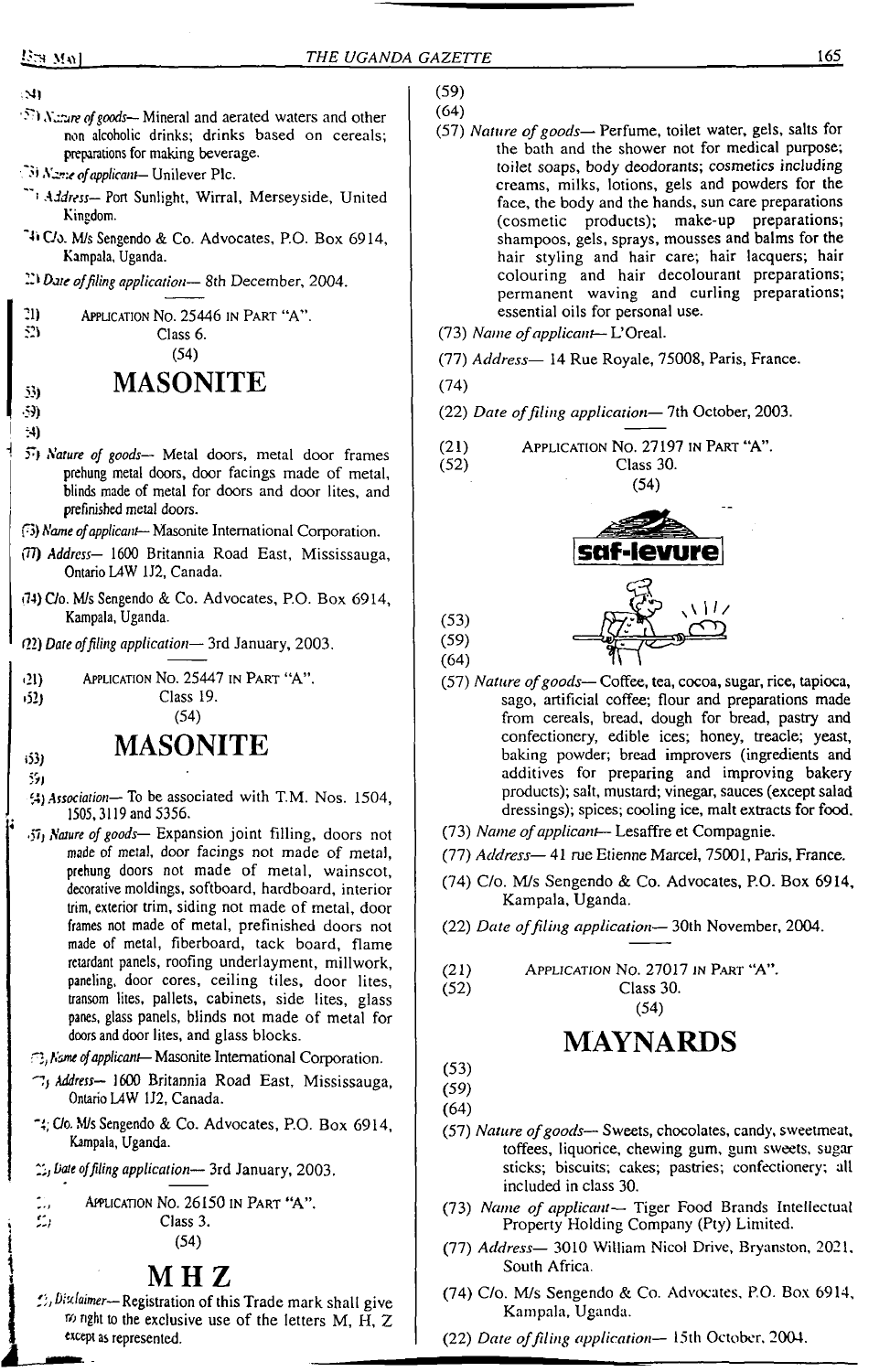- 166 *THE UGANDA GAZETTE* (13th **M;** (21) (52) (53) (59) (64) (57) *Nature of goods—* Printed materials, periodical Application No. 27008 in Part "A". Class 16. (54) **ARMORGROUP** publications and advertising materials. (73) *Name ofapplicant—* ArmorGroup (UK) Limited. (77) *Address—* 5th Floor Egginton House 25-28 Buckingham Gate London SWIE 6LD, United Kingdom. (74) C/o, M/s Sengendo & Co. Advocates, P.O. Box 6914, Kampala, Uganda. (22) *Date offiling application—* 13th October, 2004. (21) (52) (53) (59) *Restriction to Colours—* The Trademark consists of Application No. 27196 in Part "A". Class 9. (54) and is limited to the combination of the colours copper and black as applied to the goods. (64) (57) *Nature of goods—* Electric power sources, including electrochemical cells and batteries; and all other goods included in Class 9. (73) *Name ofapplicant*— N.V. Duracell Batteries S.A. (77) *Address—* Nijverheidslaan 7, 3200 Aarschot, Belgium. (74) C/o. M/s Sengendo & Co. Advocates. P.O. Box 6914, Kampala, Uganda.
	- (22) *Date offiling application—* 30th November. 2004.
	- (21) Application No. 26967 in Part "A".

Class 9.

## (54)  $(53)$  DURACELL

(59)

(52)

- (64)
- (57) *Nature of goods—* Electric power sources including electrochemical cells and batteries; and all other goods included in Class 9.
- (73) *Name ofapplicant—* N.V. Duracell Batteries S.A.
- (77) *Address—* Nijverheidslaan 7, 3200. Aarschot. Belgium.
- (74) (74) C/o. M/s Sengendo & Co. Advocates. P.O. Box 6914. Kampala, Uganda.
- (22) *Date offiling application—* 21st September. 2004.
- (21) Application No. 27273 in Pari "A".

Class 16.

# (54)

- **PATTEX**
- (53) (59)

(52)

(64)

- (57) *Nature of goods* Adhesives for household, stationer and do it-yourself purposes.
- (73) *Name ofapplicant—* Henkel KGaA. <sup>I</sup>
- (77) Address- Henkelstrasse 67. Dusseldorf-Holthause Germany.
- (74) C/o. M/s Sengendo & Co. Advocates. P.O. Box 69U Kampala. Uganda.
- (22) *Date offiling application—* 29th December, 2004.
- (21) (52) Application No. 27007 in Part "A".

Class 3. (54)

# **YOU ARE THE ONE**

(53) (59)

(64)

- (57) *Nature of goods—* Soaps; detergents; bleaching preparations, cleaning preparations; perfumery, toila water, aftershave, cologne essential oils; aromatherapy products; massage preparations; deodorants and antiperspirants; preparations for the shave of the scalp and hair, shampoos and conditioners; hair colourants; hair styling products; toothpaste; mouthwash preparations for the care of the mouth and teeth; non-medicated toilet preparations; bath and shower preparations; skincare preparations; oils, creams and lotions for the skin; shaving preparations; pre-shave and aftershave preparations; depilatory preparations; sun-tanning and sun protection preparations; cosmetics; make-up and make-up removing preparations; petroleum jelly; lip care preparations; talcum powder; cotton wool, cotton sticks; cosmetic powder tissues or wipes; premoistened or impregnated cleansing pads; tissues or wipes; beauty masks facial packs.
- (73) *Name ofapplicant—* Calvin Klein Trademark Trust.
- (77) *Address—* Rodney Square North, 110 North Market Street. Wilmington, Delaware 19890, United States of America.
- (74) C/o. M/s Sengendo & Co. Advocates, P.O. Box 6914, Kampala, Uganda.
- (22) *Date offiling application—* 11th October, 2004.
- Application No. 27272 in Part "A". (21) (52)
	- Class 1. (54)

## **PATTEX**

(53) (59) (64)

(52)

(53)

- (57) *Nature ofgoods—* Adhesives used in industry.
- (73) *Name ofapplicant—* Henkel KGaA.
- (77) *Address—* Henkelstrasse 67. Dusseldorf-Holthausen. Germany.
- (74) C/o. M/s Sengendo & Co. Advocates. P.O. Box 6914. Kampala, Uganda.
- (22) *Dare offiling application—* 29th December, 2004.
- $(21)$ Application No. 27534 in Part "A".
	- Class 34.
		- (54)

# **NORTH STAR**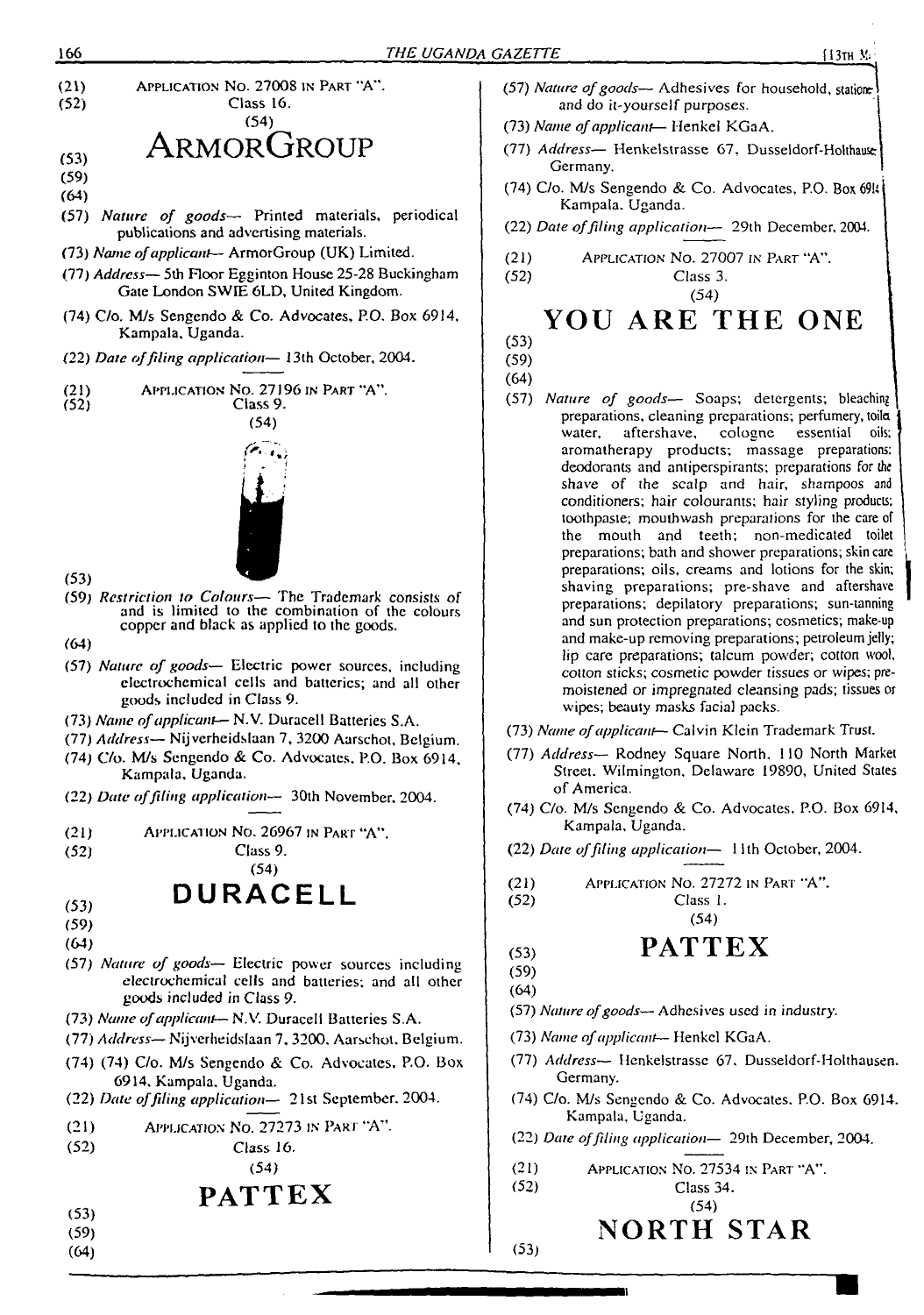$\mathbf{a}$ 

- $\mathfrak{L}$
- *' Nature ofgoods—* Cigarettes: raw and manufactured tobacco: smokers' articles; matches.
- *?) Name ofapplicant—* Japan Tobacco Inc.
- *"4 Address—2-2-\* Toranomon, Minato-ku. Tokyo. Japan.
- '4) C'o. Magezi. Ibale & Co. Advocates. P.O. Box 10969, Kampala. Uganda.
- *Date of filing application—* 16th March 2005.



<sup>1</sup>22) *Date offiling application—* 16th March 2005.



 $(52)$  Class 34.

:53)

-53/

(54)



- lib ' : /'."■< Si: **<4/ ■ <- '** •57) *Nature ofgoods—* Cigarettes; raw and manufactured
- tobacco; smokers' articles; matches.
- *Tty Name ofapplicant— Japan* Tobacco Inc.
- *• Tif Address—* 2-2-1 Toranomon, Minato-ku, Tokyo, Japan.
- .y C/o. Magezi, Ibale & Co. Advocates, P.O. Box 10969, Kampala, Uganda.
- 22; *Date offiling application—* 16th March 2005.





- (57) *Nature of goods—* Cigarettes; raw and manufactured tobacco; smokers' articles; matches.
- (73) *Name ofapplicant* Japan Tobacco Inc.
- (77) *Address—* 2-2-1 Toranomon. Minato-ku, Tokyo, Japan.
- (74) C/o. Magezi, Ibale & Co. Advocates. P.O. Box 10969, Kampala, Uganda.
- (22) *Date offiling application—* 16th March 2005.

(21) Application No. 27543 in Part "A". (52) Class 34.



(59) (64)

(53)

(57) *Nature of goods—* Cigarettes; raw and manufactured tobacco; smokers' articles; matches.

- (73) *Name ofapplicant* Japan Tobacco Inc.
- (77) *Address—* 2-2-1 Toranomon, Minato-ku, Tokyo, Japan.
- (74) C/o. Magezi, Ibale & Co. Advocates, P.O. Box 10969, Kampala, Uganda.
- (22) *Date offiling application—* 16th March 2005.
- (21) Application No. 27660 in Part "A". Class 30.



- (53) *Disclaimer-* Registration ofthis Trade mark shall give no right to the exclusive use of the word SWEETS except as represented.<br>(59)
- 
- (64) (57) *Nature ofgoods—* Sweets.
- (73) *Name ofapplicant—* Trans Royal (U) Ltd.
- (77) *Address—* P.O. Box 30840, Kampala-Uganda.
- (74)
- (22) *Date offiling application—* 10th May 2005.
- (21) Application No. 27658 in Part "A".<br>(52) Class 16. Class 16.

(54)

(53)

### Uganda Amalgamated Travel Services Itd

- (59) (64)
	- (57) *Nature ofgoods-* All goods included in class 16.
	- (73) *Name of applicant—* Uganda Amalgamated Travel Services Limited.
	- (77) *Address—* P.O. Box 20052, Kampala-Uganda.
	- (74)
	- (22) *Date offiling application—* 10th May 2005.
	- Kampala. <sup>I</sup> 11th May, 2005. MAUDAlI ATUZARIRWE, *Assistant Registrar of Trademarks.*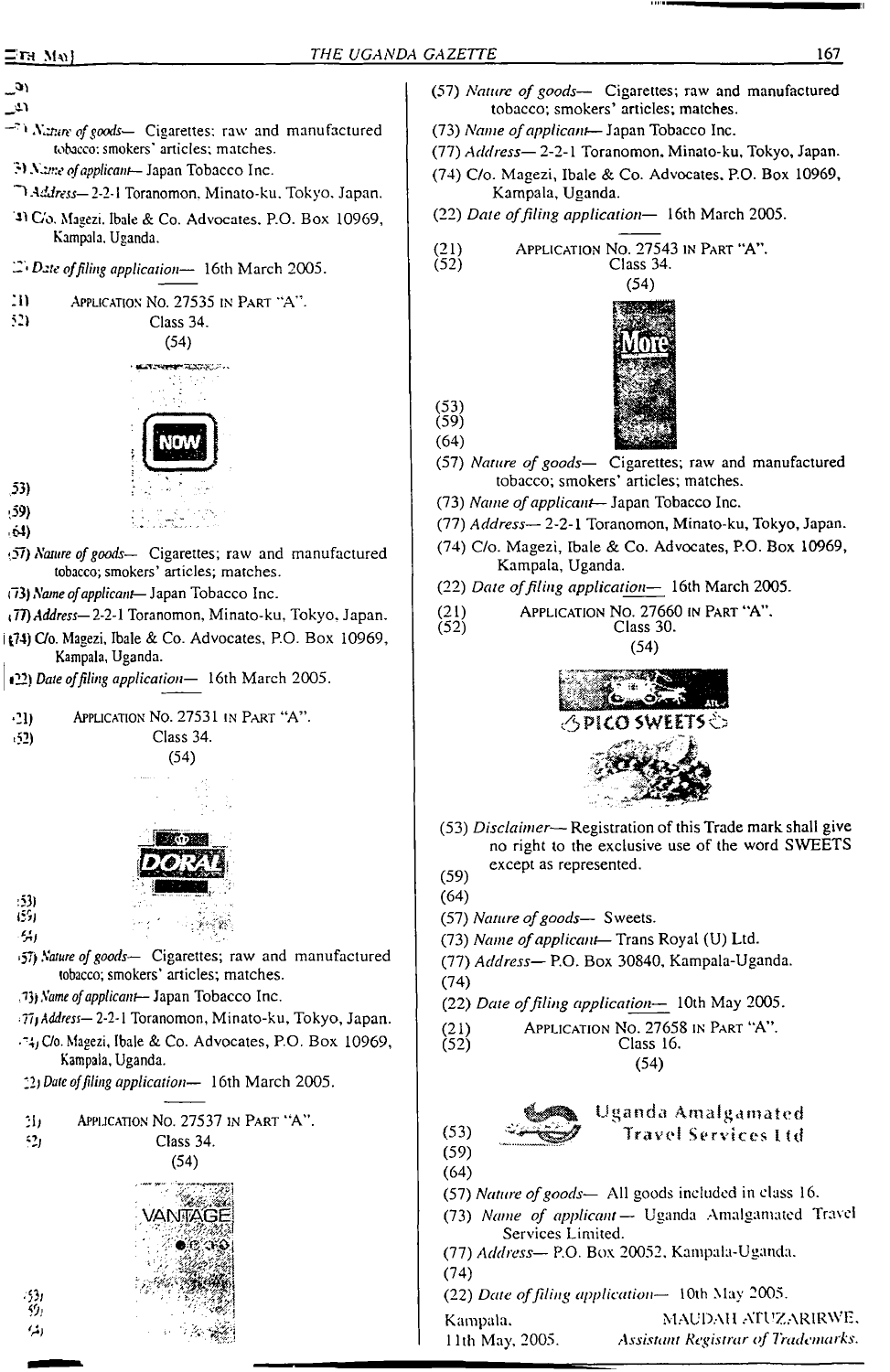General Notice No. 137 of 2005.

### BANK OF UGANDA STATEMENT OF ASSETS AND LIABILITIES AS AT 31ST DECEMBER 2004

|                                                      | December   | June             |
|------------------------------------------------------|------------|------------------|
|                                                      | 2004       | 2004             |
| <u>assets</u>                                        | $UShs$ (m) | U Shs(m)         |
| <b>FOREIGN</b>                                       |            |                  |
| Cash and Cash equivalents                            | 1,948,850  | 1,692,104        |
| Investments Held for trading                         | 358,558    | 359,771          |
| Investments Held for Hedging                         | 0          | 0                |
| Investments Available for sale-Afrexim               | 695        | 716              |
| <b>IMF Quota</b>                                     | 485,736    | 473,833          |
| <b>Total Foreign Assets</b>                          | 2,793,839  | 2,526,424        |
| <b>DOMESTIC</b>                                      |            |                  |
| <b>Advances to Commercial Banks</b>                  | 125,449    | 137,812          |
| Domestic Investments                                 | 200,000    | 200,000          |
| Receivables and prepayments                          | 13,980     | 42,685<br>14,155 |
| Staff Loans and advances                             | 14,398     |                  |
| Prepaid Operating Lease Rentals                      | 6,628      | 6,742            |
| Property, Plant and Equipment                        | 80,165     | 79,207           |
| <b>Advances to Government</b>                        | 1,436,230  | 1,220,620        |
| <b>Total Domestic Assets</b>                         | 1,876,850  | 1,701,221        |
| <b>TOTAL ASSETS</b>                                  | 4,670,689  | 4,227,645        |
| <b>LIABILITIES</b>                                   |            |                  |
| <b>FOREIGN</b>                                       |            |                  |
| <b>International Monetary Fund Accounts</b>          | 485,753    | 469,819          |
| Derivative Instruments held for trading              | 2,495      | 927              |
| Special Drawing Rights Allocation                    | 79,106     | 77,168           |
| Other foreign liabilities                            | 823        | 823              |
| <b>Total Foreign liabilities</b>                     | 568,177    | 548,737          |
| <b>DOMESTIC.</b>                                     |            |                  |
| Currency in Circulation                              | 696,424    | 605,255          |
| <b>UCBL Sales proceeds</b>                           | 25,417     | 25,376           |
| <b>Commercial Bank Deposits</b>                      | 299,053    | 337,321          |
| International Bank for Reconstruction & Dev't (IBRD) | 3,287      | 3,102            |
| <b>Government Deposits</b>                           | 2,593,634  | 2,274,305        |
| <b>Employee Benefits</b>                             | 1,186      | 1,186            |
| Other Liabilities                                    | 49.388     | 56,323           |
| <b>Total domestic liabilities</b>                    | 3,668,389  | 3,302,868        |
| TOTAL LIABILITIES                                    | 4,236,566  | 3,851,605        |
| <b>SHAREHOLDERS'FUNDS</b>                            |            |                  |
| Share Capital                                        | 20,000     | 20,000           |
| <b>Earmarked Funds</b>                               | 30,170     | 30,786           |
| Reserves                                             | 383,953    | 325,254          |
|                                                      | 434,123    | 376,040          |
| TOTAL SHAREHOLDERS' FUNDS AND LIABILITIES            | 4,670,689  | 4,227,645        |

Kavellende

Oforall

*Deputy Governor Executive Director Finance*

Т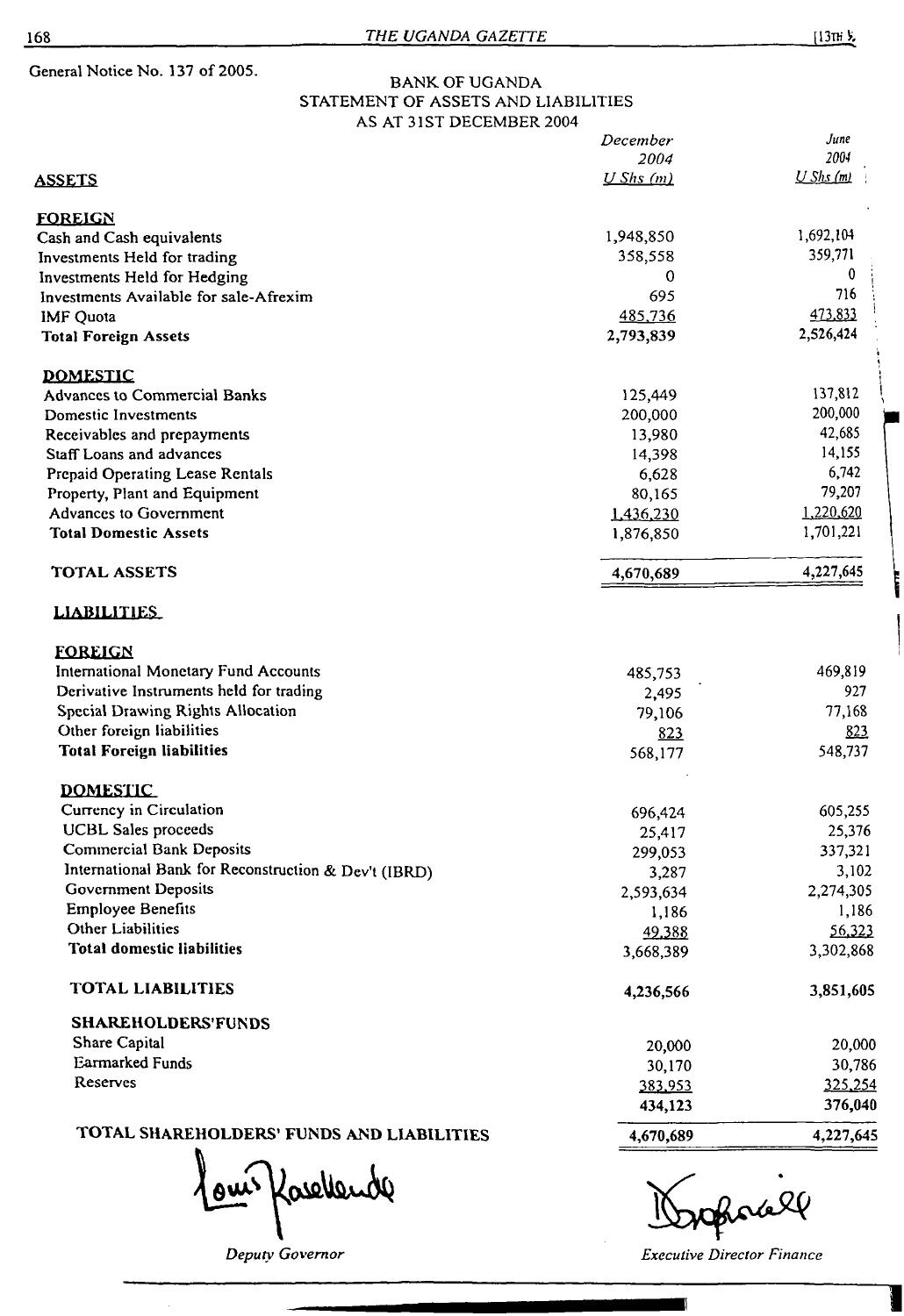#### 13th May) *THE UGANDA GAZETTE*

## **ADVERTISEMENTS**

THE REGISTRATION OF TITLES ACT.

(Cap. 230).

### NOTICE.

### ISSUE OF SPECIAL CERTIFICATE OF TITLE.

Kyadondo Block 234 Plot 2940 Approx. 0.092 of a Hectare at Kirinya.

NOTICE IS HEREBY GIVEN that after the expiration of one month from the publication hereof, I intend to issue in the names of Nizam Kironde Kisule of P.O Box 2292, Kampala, a special Cenificate of Title under the above Block and Plot, the Certificate ofTitle which was originally issued having been lost.

Kampala, GEORGE KWIRIKAGIRA MPAKA,<br>29th April, 2005. *for Commissioner Land Registration*. 29th April, 2005. *for Commissioner Land Registration.*

> THE REGISTRATION OF TITLES ACT. (Cap. 230). NOTICE.

### ISSUE OF SPECIAL CERTIFICATE OF TITLE.

Kjadondo Block 265 Plot 3069, Approx. 0.081 of a Hectare at at Bunamwaya.

NOTICE IS HEREBY GIVEN that after the expiration of one month from the publication hereof, I intend to issue in the names of Joyce Kugonza of P.O Box 11854, Kampala, a special Certificate of Title under the above Block and Plot, the Certificate ofTitle which was originally issued having been lost.

Kampala, ORIKIRIZA AMBROSE, 4th May, 2005. *for Commissioner Land Registration.*

> THE REGISTRATION OF TITLES ACT. (Cap. 230). NOTICE.

### ISSUE OF SPECIAL CERTIFICATE OF TITLE.

Kibuga Block 237 Plots 374 at Mutungo and Luzira.

NOTICE IS HEREBY GIVEN that after the expiration of one month from the publication hereof, I intend to issue in the names of Muhamed Buwule of P.O. Box 3064, Kampala, a special Certificate of Title under the above Block and Plot, the Certificate ofTide which was originally issued having been lost.

Kampala, DDAMULIRA AHMED, 9th May, 2005. *for Commissioner Land Registration.*

### THE REGISTRATION OF TITLES ACT, 1964. (Cap. 205). NOTICE.

### ISSUE OF SPECIAL CERTIFICATE OF TITLE.

Kibuga Block 10 Plots 921 and 938 at Nakulabye.

NOTICE IS HEREBY GIVEN that after the expiration of one month from the publication hereof, <sup>I</sup> intend to issue in the names of Esiri Ndagire Kibirige (Administrator of the estate of the Late YK Kibirige), a special Certificate of Title under the above Block and Plot, the Certificate of Title which was originally issued having been lost.

Kampala, DDAMULIRA AHMED, 9lh May, 2005. *for Commissioner Land Registration.*

### THE REGISTRATION OF TITLES ACT. (Cap. 230).

NOTICE.

### ISSUE OF SPECIAL CERTIFICATE OF TITLE.

Kibuga Block 11 Plot 340, Approx. 1.0 Acre at Kabowa.

NOTICE IS HEREBY GIVEN that after the expiration of one month from the publication hereof, I intend to issue in the names of Muhamadi Kisitu of Kibanga Mumyuka, Mawokota, P.O. Box 13, Mpigi, a special Certificate of Title under the above Block and Plot, the Certificate of Title which was originally issued having been lost.

Kampala, KAAHWA EDWARD TIBESIGWA,<br>4th May, 2005. *for Commissioner Land Registration*. 4th May, 2005. *for Commissioner Land Registration.*

### THE REGISTRATION OF TITLES ACT. (Cap. 230).

NOTICE.

ISSUE OF SPECIAL CERTIFICATE OF TITLE.

Kyadondo Block 264 Plot 981 at Mutundwe.

NOTICE IS HEREBY GIVEN that after the expiration of one month from the publication hereof, I intend to issue in the names of Namuddu Annet, a special Certificate of Title under the above Block and Plot, the Certificate of Title which was originally issued having been lost.

Kampala, ROBERT V. NYOMBI, 15th April, 2005. *for Commissioner Land Registration.*

#### THE REGISTRATION OF TITLES ACT.

(Cap. 230).

NOTICE.

#### ISSUE OF SPECIAL CERTIFICATE OF TITLE.

Busiro Block 359 Plot 829 Approx. 2.023 Acres at Nakatema.

NOTICE IS HEREBY GIVEN that after the expiration of one month from the publication hereof, I intend to issue in the names of Samwiri Sebwato (Administrator of the Estate of the Late A. Lutwama, Admn. Cause No. 394 of 1994) of P.O. Box 165, Mityana a special Certificate of Title under the above Block and Plot, the Certificate of Title which was originally issued having been lost.

Kampala, **ISAAC DYLAN JOMBWE**, 29th April, 2005. *for Commissioner Land Registration.*

### THE REGISTRATION OF TITLES ACT. (Cap. 230). NOTICE.

### ISSUE OF SPECIAL CERTIFICATE OF TITLE.

*Leasehold Register—*Volume 371 Folio 2, Plot No. 223 at Kampala.

NOTICE IS HEREBY GIVEN that after the expiration of one month from the publication hereof. I intend to issue in the names of Balchandra Dasharathlal Jani of P.O. Box 977. Kampala, a special Certificate of Title under the above Volume and Folio, the Certificate of Title which was originally issued having been lost.

Kampala, NYOMBI V, ROBERT. 10th January, 2005. *for Commissioner Land Registration.*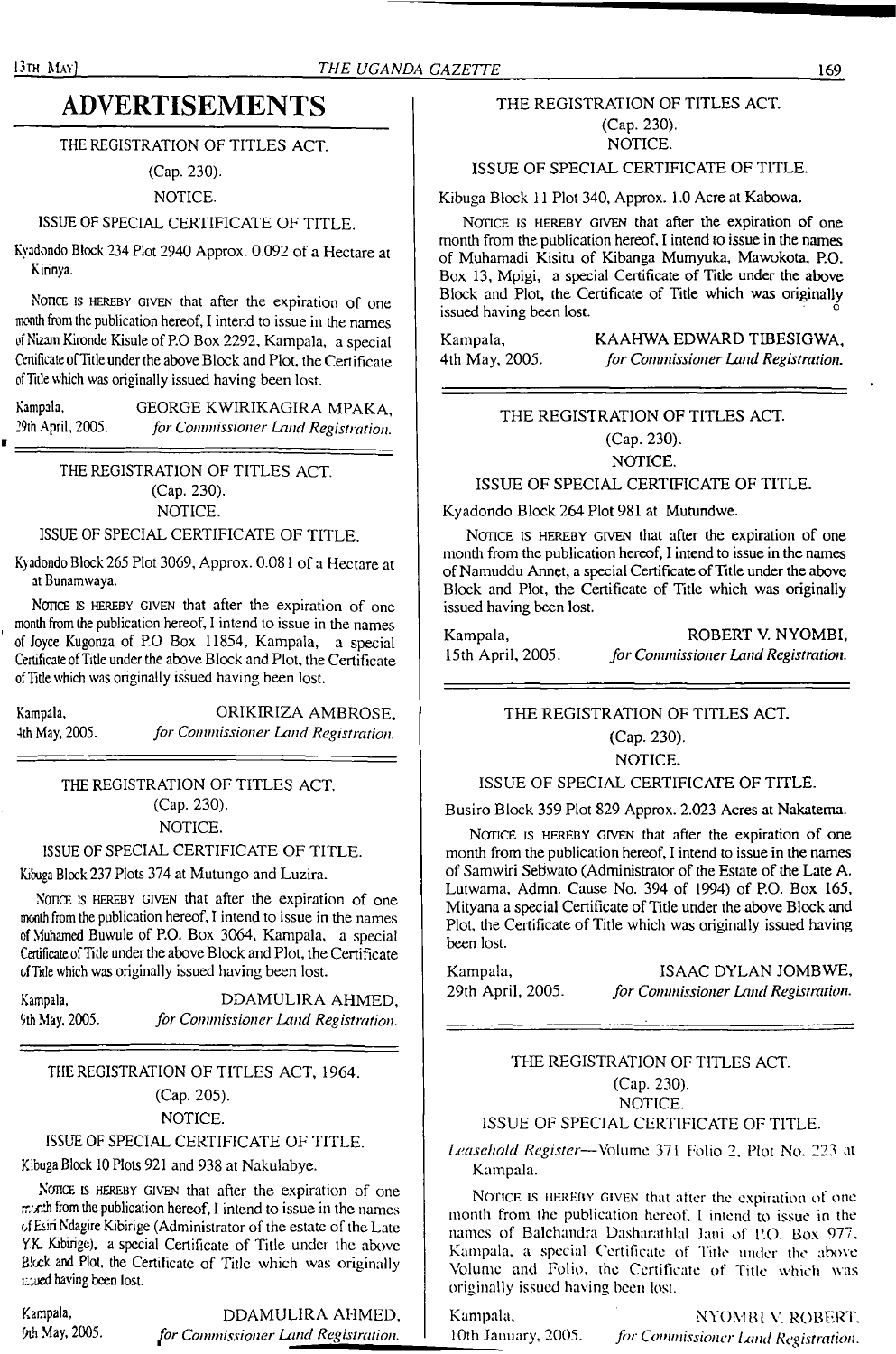### THE REGISTRATION OF TITLES ACT, 1964. (Cap. 205). NOTICE.

### ISSUE OF SPECIAL CERTIFICATE OF TITLE.

Kyaggwe Block 166 Plot 54 Area 0.038 Hectares at Walusubi.

NOTICE IS HEREBY GIVEN that after the expiration of one month from the publication hereof, I intend to issue in the names of Yasini Mayanja ofC/o Sulaiman Mugalula, Walusubi-Kyaggwe. a special Certificate of Title under the above Block and Plot, the Certificate of Title which was originally issued having been lost.

Mukono, CHRISTINE NAMIREMBE KATENDE,<br>I Ith May, 2005. for Chief Registrar of Titles. 11th May, 2005. *for ChiefRegistrar of Titles.*

### DEED POLL

BY THIS DEED which is intended to be registered with the Registrar of Documents of the Republic of Uganda, <sup>I</sup> SUSAN FENNER the undersigned of P. O. Box 11447, Kampala, Uganda, a citizen of the Republic of Uganda by birth, do hereby for myself, absolutely RENOUNCE AND ABANDON the use of my former names PEACE TUSIIME for such change of the names as aforesaid. I hereby declare that I shall at all times hereafter in all records, deeds and instruments in writing and in all actions and proceedings and in all dealings and transactions and upon all occasions whatsoever use and sign the said names of SUSAN FENNER in lieu of the said PEACE TUSIIME.

AND I HEREBY authorise and request all persons to designate and address me by such assumed names of SUSAN FENNER.

In witness whereof *<sup>1</sup>* have hereunto written and signed my assumed names of SUSAN FENNER and have set my hand this 10th day of May, two thousand five.

> SUSAN FENNER. *Renouncer.*

### IN THE MATTER OF A DEED POLL AND

### IN THE MATTER OF NTAMBI MBWAGULE MOSES DEED POLL

BY THIS DEED, which is intended to be registered in the Uganda Registration Services Bureau. Kampala, <sup>I</sup> the undersigned Ntambi Mbwagule Moses of C/o Makerere University. P.O Box 7062 Kampala now or lately called Mbwagule Moses, do hereby from the date hereof, assume the name of NTAMBI as my second surname.

I<sup>n</sup> pursuance of the change. <sup>I</sup> hereby declare that I shall at all times hereinafter in all records, deeds, actions, instruments and proceedings and all dealings and transactions on all occasions whatsoever, use, sign and be identified by the surnames of NTAMBI MBWAGULE and MOSES as my first names.

And <sup>1</sup> hereby authorize and request all persons to henceforth designate and address me by the names NTAMBI MBWAGULE MOSES only.

IN WITNESS WHEREOF I have here undersigned my surnames of NTAMBI MBWAGULE and my first name of MOSES and have affixed my signature hereto this 9th day of May 2005.

> NTAMBI MBWAGULE MOSES, *Renouncer.*

### THE REGISTRATION OF TITLES ACT

### (Cap. 230).

NOTICE.

ISSUE OF SPECIAL CERTIFICATE OF TITLE

Busiro Block 378 Plot 23 Approx. 6.00 of Hectares at Kaia:

NOTICE IS HEREBY GIVEN that after the expiration of  $\omega$ ; month from the publication hereof. I intend to issue in the natalof Victoro Lwanga, a special Certificate of Title under the ab-. Block and Plot, the Certificate of Title which was original issued having been lost.

Kampala, 6th May, 2005. GEORGE KWIRIKAG1RA MPAK-. *for Commissioner Land Registration* 

### THE REGISTRATION OF TITLES ACT. (Cap. 230). NOTICE.

ISSUE OF SPECIAL CERTIFICATE OF TITLE.

*Freehold Register-*—Volume 347 Folio 5, Plot 544 Lubovs■ Estate, Block 269, Mpigi.

NOTICE IS HEREBY GIVEN that after the expiration of one month from the publication hereof, I intend to issue in the names of Ruth Nakayiza of P.O. Box 6187, Kampala, <sup>1</sup> special Certificate of Title under the above Volume and Folio, the Certificate of Title which was originally issued having been lost.

| Kampala,       | R.V. NYOMBI                        |
|----------------|------------------------------------|
| 5th May, 2005. | for Commissioner Land Registration |

IN THE CHIEF MAGISTRATE'S COURT OF MENG0 AT MENGO

#### MISC. CAUSE No. 18 OF 2005

In the matter of the Money Lenders Act, Cap. 273

and

In the matter of the Money Lenders (Licences and Certificates) Rules S.I. No. 264-2)

and

In the matter of an Application for a Money Lenders **Certificate** 

*IUnder S.4 ofthe Money Lenders Act and Rule 3 ofthe Money Lenders (Licences and Certificates) Rules S.I. No. 264-2]*

TAKE NOTICE that on the 30th day of May at I1:00 a.m if the forenoon or so soon thereafter the applicant, Joachir Ssekaabe of P.O. Box 70305 Kampala, will be heard in a application for a grant of a Money Lenders Certificat authorising him to carry on the business of a Money Lende under the name and style of Joa Lending Services at Plot 1 Namirembe Road, Lions Shopping Centre, Kampal District.

Any person who wishes to raise any objection against sue grant is notified to attend.

DATED at Kampala this 7th day of April, 2005.

SYLVIA NAMUBIRI *Magistral*